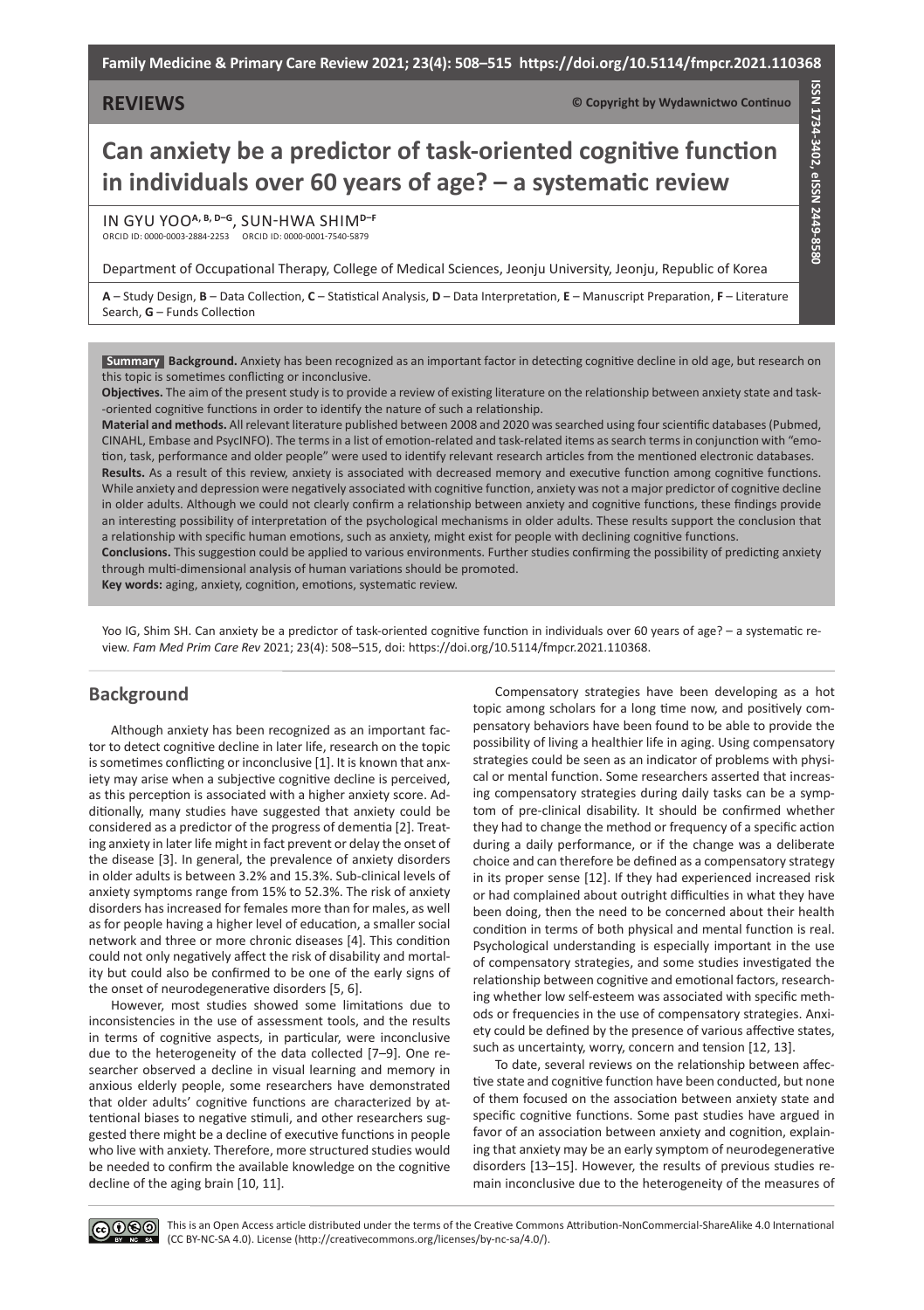cognitive ability assessment tools used in literature. Moreover, although the importance of the application of task-oriented detailed evaluation tools other than simple cognitive function evaluation tools was suggested, the correlation with simple cognitive functions was mainly mentioned, and there was no study reviewing the differences in detailed cognitive functions [16, 17]. The relationship between anxiety and cognitive performance is still explained as a curved relationship, mainly suggesting that severe arousal due to anxiety in the elderly narrows attention and leads to a decline in cognitive performance [18, 19].

As such, the antecedents of anxiety symptoms and cognitive decline are unclear, and which cognitive factors are affected also remains unclear. The main concern of this study is the possibility of predicting future cognitive decline through anxiety symptoms. This systematic review of literature was carried out in order to identify an overview of research undertaken on the topic and find out the direction that the studies available seem to have taken. The aim of this review is to survey this literature in order to identify the relationship between anxiety state and task-oriented cognitive functions. In this review, we specifically review and discuss the following:

Experimental conditions used to compare the relationship between anxiety and task-oriented cognitive function.

Common measurements for anxiety and task-oriented cognitive function.

Relationship of the variables involved in anxiety and task- -oriented cognitive function.

Plausibility of anxiety state assessment as a method to detect task-oriented cognitive function decline in elder people.

# **Material and methods**

This systematic review is an attempt to survey, summarize and interpret the literature on task-oriented cognitive function decline in aging and its potential. Although this systematic re-

view is not registered, it was designed and developed according to the PRISMA guidelines.

#### **Literature search**

All relevant literature was searched using four databases: Pubmed, CINAHL, Embase and PsycINFO. The articles considered were those published between 2008 and 2019. We combined the following search terms: (emotion OR anxiety) AND (cognitive OR cognition) AND (task OR performance) AND older people. Studies involving humans and those written in English were used as limits. The pertinent articles were exported and managed using the RefWorks referencing software program.

#### **Inclusion/exclusion criteria**

The following inclusion criteria were used: (1) being an original article, (2) published from 2008 to the present, (3) written in English, (4) aimed at confirming the relationship between anxiety state and task-oriented cognitive functions in older people (over 60 years of age). Articles that were unrelated to the task- -oriented cognitive function or to the target population (i.e. older people) were not included in the review. The selection was made by title and abstracts. The eleven remaining articles were read in full and evaluated according to the eligibility criteria.

### **Assessment of methodological quality**

The methodological quality of each study was independently evaluated by two reviewers. The author of each study avoided evaluating the study, and discussions were conducted until a consensus was reached. The methodological quality assessment tool used in this review was the QualSyst tool, which uses a checklist to evaluate an article's methodology and reporting quality (Table 1).

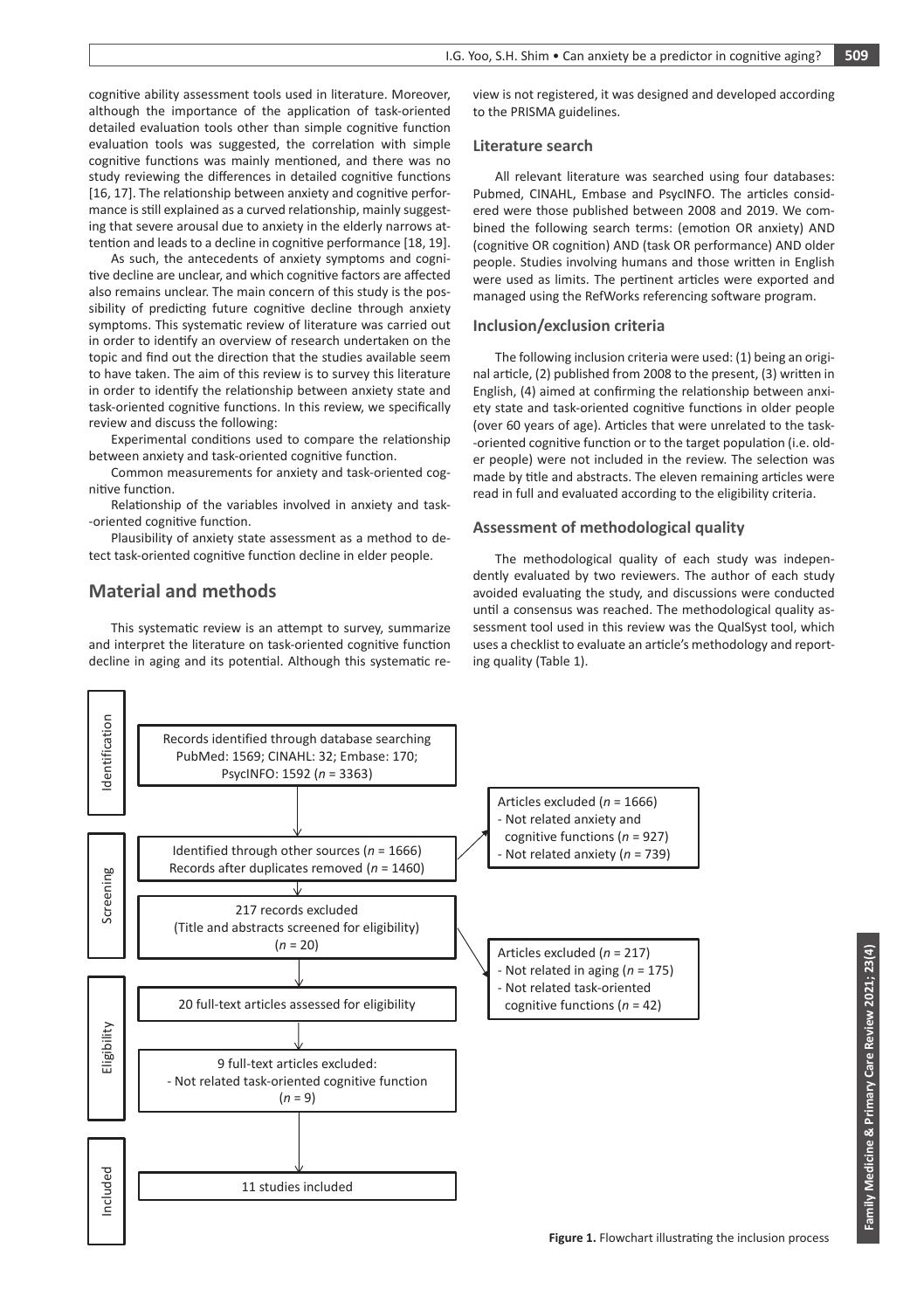#### **Data collection and analysis**

The citation lists of all the articles were exported and managed with the Refworks referencing software. Two members of the review team independently read all of the research that passed the eligibility criteria. If one reviewer disagreed with the other, it was reconciled by consensus. The reviewers were blind to each other. Posters, books, magazines and articles written in languages other than English were excluded. A flow diagram shows the process of the selection. The findings were presented in tables with a narrative description. The data was systematically categorized and organized using a data charting form developed in Microsoft Excel.

# **Results**

From the eleven articles considered for the analysis, the data was extracted in terms of seven categories that were used to analyze the full-text review, including country, participant, study setting, variables that the authors used to measure the relationship between anxiety and task-oriented cognitive function (Figure 1, Table 2). The literature search yielded an initial total of 3,363 citations, 1,666 of which were identified through other sources, with 1,460 unique titles after the removal of duplicates. After a first screening of the titles and abstracts of these articles, 237 studies were considered eligible for our review, after excluding 217 studies. The full-text articles were reviewed, and eight studies were excluded because they did not focus on the task-oriented cognitive function of older people. We summarized the results and interpreted them according to three lines: experimental condition to isolate the relationship between anxiety and task-oriented cognitive function, common measurements of anxiety and task-oriented cognitive function, relationship between variables in anxiety and task-oriented cognitive function.

### **Assessment of methodological quality**

The quality-assessment results for the included articles are displayed in Table 1. A total of eight papers showed high methodological quality, and three showed moderate methodological quality. The main limitations found were insufficient subject description, insufficient outcome details and key outcome estimates and insufficient control of covariates (Table 1).

## **Experimental condition to compare anxiety and task-oriented cognitive function**

Most studies included in this review were conducted to identify the relationship between anxiety and cognitive-based activities in the elderly. Memory and executive function were the most studied, but some studies also considered fluid intelligence, information-processing speed, compensatory strategies, verbal fluency, conceptual knowledge, inhibition and attention bias as key features in cognitive functions. Only three papers identified effects of pure anxiety on cognitive function [11, 20, 21]. Six papers examined the relationship between a decline of cognitive function in the elderly and symptoms of anxiety and depression [1, 3, 9, 22–24]. Two papers examined the relationship between anxiety and self-efficacy and the cognitive level [25, 26]. The cognitive functions considered in the studies were as follows: seven studies examined memory and/or executive process [3, 10, 21–24, 27]; two studies indicated a linked engagement bias for emotional information [11, 20]; two papers considered compensation strategies or computer use levels [25, 26]. Most of the studies were conducted as cohort type longitudinal studies rather than phenomenological analyses. The states of anxiety were graded, and the cognitive function of each level was compared and analyzed. The participants were divided

| Table 1. Standard Quality Assessment of the eligible articles                                                                                                                                                                  |          |                |                |                |                |               |               |               |               |               |                |                |                 |               |                 |                      |        |          |
|--------------------------------------------------------------------------------------------------------------------------------------------------------------------------------------------------------------------------------|----------|----------------|----------------|----------------|----------------|---------------|---------------|---------------|---------------|---------------|----------------|----------------|-----------------|---------------|-----------------|----------------------|--------|----------|
| Study                                                                                                                                                                                                                          | Design 1 |                | $\overline{N}$ | m              | ÷,             | LŊ            | G             | F             | $\infty$      | $\bullet$     | $\overline{a}$ | $\mathbf{H}$   | $\overline{12}$ | 13            | $\overline{14}$ | Quality <sup>a</sup> |        |          |
| Beaudreau et al. [24]                                                                                                                                                                                                          | უ        | $\ddot{}$      | +              | $\frac{1}{+}$  | I              | $\frac{4}{2}$ | $\frac{4}{2}$ | $\frac{4}{2}$ | $\frac{1}{+}$ | +             | I              | $\frac{1}{+}$  | I               | $\downarrow$  | $\frac{1}{+}$   | 11/22                | 50.0%  | Moderate |
| Bierman et al. [23]                                                                                                                                                                                                            | p        | $\ddot{}$      | +              | $\ddot{}$      | $\ddot{}$      | $\frac{8}{2}$ | $\frac{4}{2}$ | $\frac{4}{2}$ | $\ddot{}$     |               | +              | $\frac{1}{+}$  | $\ddot{}$       | $\ddot{}$     |                 | 21/22                | 95.5%  | High     |
| Burgess et al. [20]                                                                                                                                                                                                            | უ        | $-\frac{1}{2}$ | +              | $-\frac{1}{2}$ | $\frac{1}{+}$  | $\frac{4}{2}$ | $\frac{4}{2}$ | $\frac{4}{2}$ | $\frac{1}{+}$ | $\frac{1}{+}$ | $\frac{1}{+}$  | $\frac{1}{+}$  | I               | $-\bigg\} +$  | $-\bigg\} +$    | 11/22                | 50.0%  | Moderate |
| Delphin-Combe et al. [21]                                                                                                                                                                                                      | p        | $\ddot{}$      | +              | $\ddot{}$      | $+\frac{1}{x}$ | $\frac{4}{2}$ | $\frac{4}{2}$ | $\frac{4}{2}$ | $^{+}$        | +             | +              | $-\frac{1}{2}$ | $-\frac{1}{2}$  | $\ddot{}$     | $-\bigg\}$      | 18/22                | 81.8%  | High     |
| Fung et al. [10]                                                                                                                                                                                                               | đ        | $\ddot{}$      | $\ddot{}$      | $\ddot{}$      | $\ddot{}$      | $\frac{4}{2}$ | $\frac{4}{2}$ | $\frac{4}{2}$ | $\ddot{}$     | $\ddot{}$     | $\ddot{}$      | $\frac{1}{+}$  | $\ddot{}$       | $\ddot{}$     | $\ddot{}$       | 21/22                | 95.5%  | High     |
| Herrera et al. [11]                                                                                                                                                                                                            | უ        | $\ddot{}$      | +              | $^{+}$         | $\frac{1}{+}$  | $\frac{4}{2}$ | $\frac{4}{2}$ | $\frac{4}{2}$ | $\frac{1}{+}$ | +             | +              | $\frac{1}{+}$  | I               | $\frac{1}{+}$ | $\frac{1}{+}$   | 15/22                | 68.2%  | Moderate |
| Higgins et al. [26]                                                                                                                                                                                                            | უ        | $\ddot{}$      | $\ddot{}$      | $\ddot{}$      | $\ddot{}$      | $\frac{4}{2}$ | $\frac{4}{2}$ | $\frac{4}{2}$ | $\ddot{}$     | $\ddot{}$     | +              | $\frac{1}{+}$  | $\ddot{}$       | $\ddot{}$     | $\ddot{}$       | 21/22                | 95.5%  | High     |
| Laukka et al. [27]                                                                                                                                                                                                             | 5        | $\pmb{+}$      | +              | $\ddot{}$      | $\ddot{}$      | $\frac{4}{2}$ | $\frac{4}{2}$ | $\frac{4}{2}$ | $\ddot{}$     | $\ddot{}$     | +              | $\frac{1}{+}$  | $\ddot{}$       | $\ddot{}$     | $\ddot{}$       | 21/22                | 95.5%  | High     |
| Potvin et al. [22]                                                                                                                                                                                                             | p        | $\ddot{}$      | $\ddot{}$      | $^{+}$         | $\ddot{}$      | $\frac{8}{2}$ | $\frac{4}{2}$ | $\frac{4}{2}$ | $\ddot{}$     | $\ddot{}$     | +              | $\frac{1}{+}$  | $^{+}$          | $\ddot{}$     | $\ddot{}$       | 21/22                | 95.5%  | High     |
| Wild et al. [25]                                                                                                                                                                                                               | 5        | $\ddot{}$      | +              | $\ddot{}$      | $\ddot{}$      | $\frac{4}{2}$ | $\frac{4}{2}$ | $\frac{4}{2}$ | $\ddot{}$     | +             | +              | $\ddot{}$      | $\ddot{}$       | $^{+}$        | +               | 22/22                | 100.0% | High     |
| Yochim et al. [3]                                                                                                                                                                                                              | უ        | $\ddot{}$      | $\ddot{}$      | $\ddot{}$      | $\ddot{}$      | $\frac{8}{2}$ | $\frac{4}{2}$ | $\frac{4}{2}$ | $\pmb{+}$     | $\ddot{}$     | +              | +              | $-\frac{1}{2}$  | $\ddot{}$     | +               | 21/22                | 95.5%  | High     |
| 1. Question/objective sufficiently described? 2. Study design evident and appropriate? 3. Method of subject/comparison group selection or source of information/input variables described and appropriate? 4. Subject (and com |          |                |                |                |                |               |               |               |               |               |                |                |                 |               |                 |                      |        |          |

group, if applicable) characteristics sufficiently described? 5. If interventional and random allocation was possible, was it reported? 6. If interventional and blinding of investigators was possible, was it reported? 7. I group, if applicable) characteristics sufficiently described? 5. If interventional and random allocation was possible, was it reported? 6. If interventional and blinding of investigators was possible, was it reported? 7. I Means of assessment reported? 9. Sample size appropriate? and blinding of subjects was possible, was it reported? 8. Outcome and (if applicable) exposure measure(s) well defined and robust to measurement/misclassification bias? Means of assessment reported? 9. Sample size appropr 10. Analytic methods described/justified and appropriate? 11. Some estimate of variance reported for the main results? 12. Controlled for confounding? 13. Results reported in sufficient detail? 14. Conclusions supported by 10. Analytic methods described/justified and appropriate? 11. Some estimate of variance reported for the main results? 12. Controlled for confounding? 13. Results reported in sufficient detail? 14. Conclusions supported by and blinding of subjects was possible, was it reported? 8. Outcome and (if applicable) exposure measure(s) well defined and robust to measurement/misclassification bias? + yes (2), +/– partial (1), – no (0), N/A not applicable (no score), CS – Cross-Sectional, CT – Cohort, a Quality: low, < 50%; moderate, 50–74%; high, ≥ 75%.CT - Cohort, a Quality: low, < 50%; moderate, 50-74%; high, ≥ 75% N/A not applicable (no score), CS - Cross-Sectional,  $(2), +/-$  partial  $(1), -$  no  $(0),$ + yes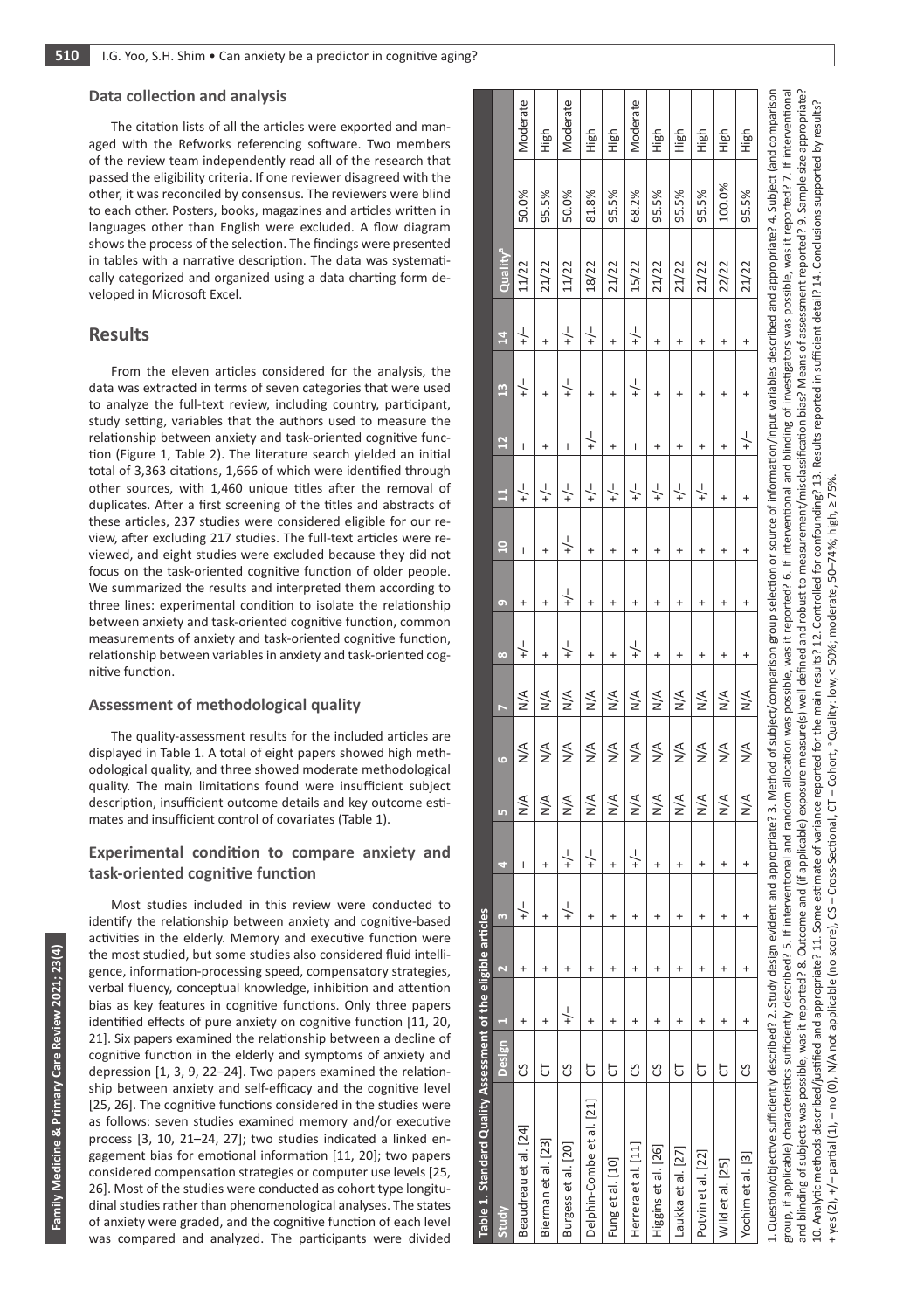| 102 participants<br>Participants<br>$\bullet$<br>Beaudreau<br>et al. [24]<br><u>citation</u><br><b>Article</b> |                                                                                                                                                                                                                                                 | Table 2. Summary of study characteristics and key results from eleven studies                                                                                                                                                                                                                                                                                                       |                                                                                                                                                                                                                                                                                                                                                                                                                  |                                                                                                                                                                                                                                    |                                                                                                                                                                                                                                                                                                                                                                                                                                                                                        |
|----------------------------------------------------------------------------------------------------------------|-------------------------------------------------------------------------------------------------------------------------------------------------------------------------------------------------------------------------------------------------|-------------------------------------------------------------------------------------------------------------------------------------------------------------------------------------------------------------------------------------------------------------------------------------------------------------------------------------------------------------------------------------|------------------------------------------------------------------------------------------------------------------------------------------------------------------------------------------------------------------------------------------------------------------------------------------------------------------------------------------------------------------------------------------------------------------|------------------------------------------------------------------------------------------------------------------------------------------------------------------------------------------------------------------------------------|----------------------------------------------------------------------------------------------------------------------------------------------------------------------------------------------------------------------------------------------------------------------------------------------------------------------------------------------------------------------------------------------------------------------------------------------------------------------------------------|
|                                                                                                                |                                                                                                                                                                                                                                                 | Task-related cognitive function<br>Anxiety evaluation tools<br>Assessment tools                                                                                                                                                                                                                                                                                                     | <b>Cognitive function variables</b>                                                                                                                                                                                                                                                                                                                                                                              | Confounders                                                                                                                                                                                                                        | <b>Main finding</b>                                                                                                                                                                                                                                                                                                                                                                                                                                                                    |
|                                                                                                                | Healthy older adults                                                                                                                                                                                                                            | Symbol Digit Modality Test (SDMT)<br>Test<br>Controlled Oral Word Association<br>Rey Auditory Verbal Learning<br>Stroop Color and Word Test<br>*Beck Anxiety Inventory (BAI)<br>Test (COWAT)<br>(STROOP)<br>(RAVLT)<br>$\bullet$<br>$\bullet$                                                                                                                                       | Processing speed/shifting atten-<br>Episodic memory<br>Word fluency<br>Inhibition<br>tion<br>$\bullet$<br>$\bullet$                                                                                                                                                                                                                                                                                              | Not considered<br>$\bullet$                                                                                                                                                                                                        | 1. Poorer inhibition and slower processing speed/<br>Coexisting anxiety and depressive symptoms: se-<br>mantic memory, episodic memory and process-<br>2. Only inhibitory ability was focally related<br>ing speed/shifting attention $\downarrow$<br>/shifting attention<br>Anxiety symptoms<br>$\bullet$<br>$\bullet$                                                                                                                                                                |
| 2351 participants<br>62 years or older<br>Bierman et<br>al. [23]                                               | Anxiety and cognitive perfor-<br>mance scales not considered                                                                                                                                                                                    | Raven's colored Progressive Matri-<br>Adjusted version of coding task<br>Modified Dutch version of Audi-<br>*Hospital Anxiety and Depression<br>tory Verbal Learning Test (AVLT)<br>Scale-Anxiety (HADS-A)<br>ces (12 sub-items)<br>$\bullet$<br>$\bullet$                                                                                                                          | Fluid intelligence: ability to deal<br>Information-processing speed<br>with new information<br>Episodic memory<br>$\bullet$<br>$\bullet$                                                                                                                                                                                                                                                                         | Socio-demographic vari-<br>ables: age, gender and<br>Use of benzodiazepine<br>Depression symptoms<br>Alcohol consumption<br>level of education<br>Physical health<br>$(CES-D)$<br>$\bullet$<br>$\bullet$<br>$\bullet$<br>$\bullet$ | Depends on the severity of worse cognition<br>Not predictive value of cognitive decline<br>$\bullet$<br>$\bullet$                                                                                                                                                                                                                                                                                                                                                                      |
| 64 participants<br>and females)<br>$\bullet$<br>$\bullet$<br>Burgess et<br>al. [20]                            | 32 older adults and 32 younger<br>adults (equal number of males                                                                                                                                                                                 | *State-Trait Anxiety Inventory<br>*State-Trait Anxiety Inventory<br>• Lexical decision task<br>(STAI-State)<br>(STAI-Trait)                                                                                                                                                                                                                                                         | Attentional bias<br>$\bullet$                                                                                                                                                                                                                                                                                                                                                                                    | Not considered<br>$\bullet$                                                                                                                                                                                                        | Tanxious participants: faster engagement with<br>Anxiety linked attentional engagement positive<br>Vanxious participants: rapid engagement with<br>words < negative words<br>positive words<br>negative items<br>$\bullet$<br>$\bullet$                                                                                                                                                                                                                                                |
| naire was required)<br>149 participants<br>$\bullet$<br>Combe et<br>Delphin-<br>al. [21]                       | (Cognitive complaint: having at least<br>one positive answer per question-<br>65 years of age or older                                                                                                                                          | *Hamilton Anxiety Rating Scale (HARS)<br>Battery of mnemonic efficiency of<br>REY)<br>Free and Cued Selective Remind-<br>Copying of a complex figure (<br>Backward Digit Span Task<br>Forward Digit Span Task<br>Trail Making Test part A<br>Trail Making Test part B<br>Digit Symbol Task<br>Category Fluency<br>ing Test (FCSRT)<br>Stroop Test<br>Signoret<br>DO 80<br>$\bullet$ | Processing speed/shifting atten-<br>1. Language (spontaneous naming<br>2. Visual recognition memory<br>3. Visual episodic memory<br>2. Visual spatial abilities<br>Instrumental functions<br>1. Episodic memory<br>1. Working memory<br>Executive functions<br>3. Mental flexibility<br>Word fluency<br>Inhibition<br>ability)<br>Memory<br>tion<br>$\vec{r}$<br>ம்<br>$\overline{\mathsf{N}}$<br>$\bullet$<br>٠ | Not considered<br>$\bullet$                                                                                                                                                                                                        | Impacts several stages of verbal memory, notably<br>the processes of storage and retrieval, and visual<br>High level of anxiety, the performance of retriev-<br>For memory storage processes, the difference is<br>al and recognition of visual information is lower<br>recognition memory within a population having<br>compared to mild or moderate levels of anxiety<br>between very low and highly anxious patients<br>cognitive complaints<br>$\bullet$<br>$\bullet$<br>$\bullet$ |
| 122 participants<br>$\bullet$<br>Fung et al.<br>[10]                                                           | Family Medicine & Primary Care Review 2021; 23(4)<br>Another 122 participants without<br>based on age, gender and educa-<br>Cognitively healthy older adults<br>anxiety symptom (at baseline<br>with anxiety symptoms<br>tion in the same pool) | *Revised Clinical Interview Schedule<br>scale cognitive scale (ADAS-Cog);<br>word list learning task extracting<br>Alzheimer's disease assessment<br>Category Verbal Fluency Test<br>Digit and visual span test<br>Trail making test (TMT)<br>(CVFT)<br>$(2S-R)$<br>$\bullet$<br>$\bullet$<br>$\bullet$                                                                             | Executive function and speed of<br>Attention and working memory<br>Fluency and executive function<br>Global cognitive functioning<br>Episodic memory<br>proceeding<br>$\bullet$<br>٠<br>٠                                                                                                                                                                                                                        | Socio-demographic data;<br>family history of mental<br>age, gender, education,<br>illness, smoking and<br>drinking habits<br>$\bullet$                                                                                             | Early preclinical sign of cognitive impairment<br>May predispose older adults to faster neuro-<br>1. Poor performance in delayed recall and TMT<br>Greater decline in episodic memory rather<br>and probably Alzheimer's disease<br>than executive functioning<br>Anxiety symptoms<br>degeneration<br>4<br>$\overline{\mathcal{N}}$<br>ന്<br>$\bullet$                                                                                                                                 |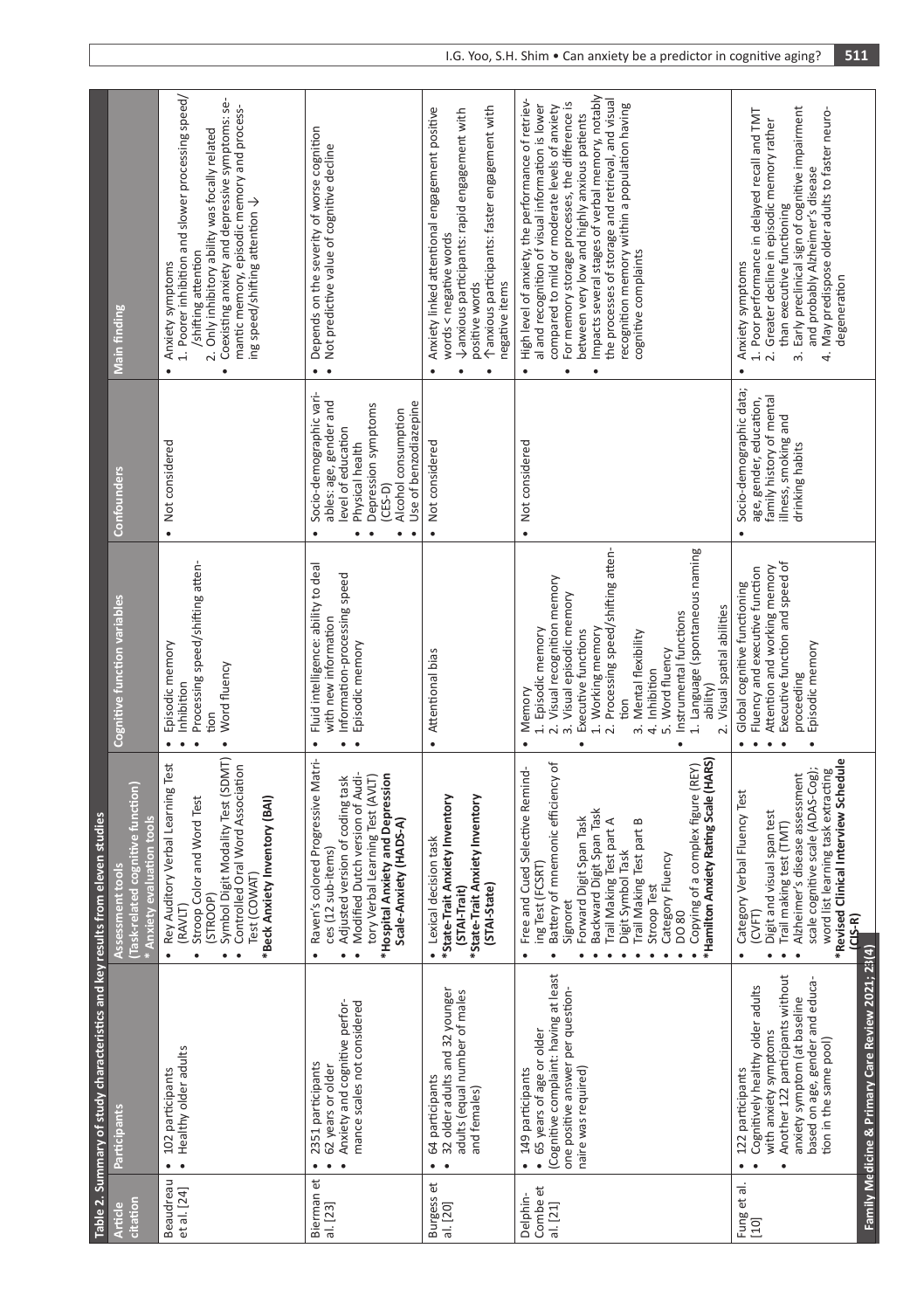|                                                                               | Main finding                                                                       | People without anxiety tend to remember life<br>Remember positive pictures: with anxiety<br>1. Negative > positive or neutral ones<br>2. With anxiety > without anxiety<br>experiences more positively<br>< without anxiety<br>Attending | $\downarrow$ SE beliefs and $\uparrow$ anxiety levels: higher level of<br>SE and state anxiety may influence<br>using compensatory strategies | Anxiety and depression are negatively associated<br>important for anxiety, within-person changes ap-<br>Between-person differences showed to be more<br>with cognitive performance (working memory<br>and central executive of working memory)<br>peared more influential for depression | High anxiety level (adjustments for confounding<br>recall of the verbal paired associates and digit<br>State anxiety is not main factor to predict the<br>variables): all positive, except for the delayed<br>decline of cognitive function in older adults<br>span tasks<br>$\bullet$                    | anxiety and increased self-confidence in ability to<br>computers: cognitively intact participants > par-<br>Suggested use of computer to people with MCI<br>Benefit from training and/or experience with<br>Consistent computer use: reduced levels of<br>perform computer tasks<br>ticipants with MCI | Related to decreased performance on semantic<br>Related to lowered performance on several tests<br>of executive functioning (categorization and set-<br>Suggest that anxiety has a unique relationship<br>clustering ability<br>switching)<br>$\bullet$ |
|-------------------------------------------------------------------------------|------------------------------------------------------------------------------------|------------------------------------------------------------------------------------------------------------------------------------------------------------------------------------------------------------------------------------------|-----------------------------------------------------------------------------------------------------------------------------------------------|------------------------------------------------------------------------------------------------------------------------------------------------------------------------------------------------------------------------------------------------------------------------------------------|-----------------------------------------------------------------------------------------------------------------------------------------------------------------------------------------------------------------------------------------------------------------------------------------------------------|--------------------------------------------------------------------------------------------------------------------------------------------------------------------------------------------------------------------------------------------------------------------------------------------------------|---------------------------------------------------------------------------------------------------------------------------------------------------------------------------------------------------------------------------------------------------------|
|                                                                               | Confounders                                                                        | Not considered<br>$\bullet$                                                                                                                                                                                                              | Not considered<br>$\bullet$                                                                                                                   | Emotional stability<br>$\bullet$                                                                                                                                                                                                                                                         | tive cognitive complaints,<br>subjective health, subjec-<br>pic drug use and number<br>tional status, psychotro-<br>chronic diseases, func-<br>depressive symptoms,<br>Age, education, sex,<br>of medications                                                                                             | variables: age, education,<br>Social-demographic<br>living alone<br>$\bullet$                                                                                                                                                                                                                          | Not considered<br>$\bullet$                                                                                                                                                                                                                             |
|                                                                               | <b>Cognitive function variables</b>                                                | Autobiographical memory<br>$\bullet$                                                                                                                                                                                                     | Degree and severity of compensa-<br>tory strategies on 8 daily tasks<br>$\bullet$                                                             | Non-verbal reasoning ability<br>Verbal declarative memory<br>Verbal fluency ability<br>Mental ability<br>$\bullet$                                                                                                                                                                       | Speed of information processing<br>and visuomotor coordination<br>Short-term visual memory<br>Semantic verbal fluency<br>Conceptual knowledge<br>Generally cognitive<br>Episodic memory<br>Working memory<br>$\bullet$<br>$\bullet$<br>$\bullet$<br>$\bullet$                                             | and making selections from an<br>Computer-based tasks such as<br>moving a cursor, using e-mail<br>onscreen menu<br>$\bullet$                                                                                                                                                                           | Verbal Fluency; executive and<br>1. Number Sequencing/Letter<br>Sequencing/Number-Letter<br>Executive function<br>Switching<br>language<br>$\overline{\mathsf{c}}$<br>$\bullet$                                                                         |
|                                                                               | Task-related cognitive function)<br>* Anxiety evaluation tools<br>Assessment tools | requested to remember an experi-<br>72 pictures of different emotional<br>Autobiographical memory;<br>valence (recognition task)<br>*State Trait Anxiety<br>Inventory (STAI-T)<br>ence in their life<br>$\bullet$                        | Task Modification (MOD) scale<br>*Mental Readiness Form-Likert<br>$(MRF-L)$<br>$\bullet$                                                      | *Hospital Anxiety and Depression<br>Modified version of the Moray<br>Logical Memory subtest of the<br>Raven's Standard Progressive<br>Wechsler Memory Scale<br>House Test No.12<br>· Letter fluency<br>Scale (HADS)<br>Matrices<br>$\bullet$<br>$\bullet$                                | ued<br>Benton's Visual Retention Test<br>Forward and Backward Digit S<br>Verbal Paired Associates test<br>*State-Trait Anxiety Inventory<br>Digit Symbol Coding Test<br>Y-version (STAI-Y)<br>Similarities test<br>Isaacs Set Test<br>(BVRT)<br>tasks<br>$\bullet$<br>$\bullet$<br>$\bullet$<br>$\bullet$ | Computer Self-Efficacy Survey<br>*Computer Anxiety Survey<br>$\bullet$                                                                                                                                                                                                                                 | Delis-Kaplan Executive Function<br>California Verbal Learning Test,<br>2. Verbal fluency subtest<br>3. 20 questions subtest<br>second edition (CVLT-II)<br>1. Trail Making subtest<br>System (D-KEFS)<br>$\bullet$<br>$\bullet$                         |
| Table 2. Summary of study characteristics and key results from eleven studies | Participants                                                                       | trait anxiety and 54 with low trait<br>102 participants (48 with high<br>Older adult of 60 years of age<br>anxiety<br>$\bullet$                                                                                                          | Older adults (average age 67.6<br>257 participants<br>years)<br>$\bullet$                                                                     | 550 partici-<br>Cohort 1921 sample 2<br>Mean age of 79 years<br>pants (1999-2001)<br>$\bullet$<br>$\bullet$                                                                                                                                                                              | Age 65 years and older<br>955 participants<br>$\bullet$                                                                                                                                                                                                                                                   | At least 80 years old at entry and<br>living independently<br>162 participants<br>$\bullet$                                                                                                                                                                                                            | 60 years old and older<br>120 participants<br>$\bullet$                                                                                                                                                                                                 |
|                                                                               | citation<br><b>Article</b>                                                         | Herrera et<br>al. [11]                                                                                                                                                                                                                   | Higgins et<br>al. [26]                                                                                                                        | Laukka et<br>al. [27]                                                                                                                                                                                                                                                                    | Potvin et<br>al. [22]                                                                                                                                                                                                                                                                                     | Wild et al.<br>$[25]$                                                                                                                                                                                                                                                                                  | Yochim et<br>al. [3]                                                                                                                                                                                                                                    |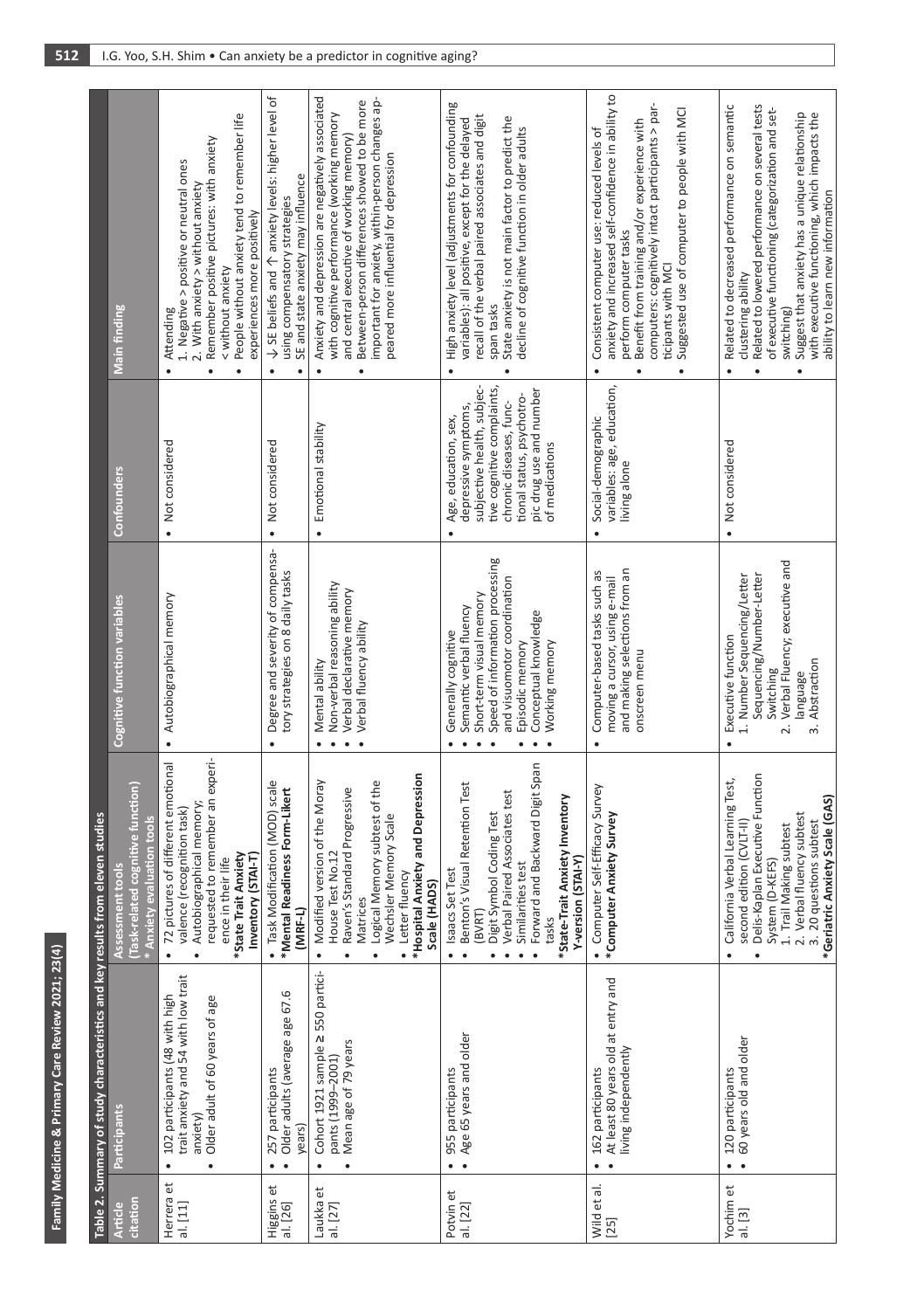into groups according to their high or low-level state of anxiety (two groups), or high, moderate and low levels of anxiety (three groups). In some studies, the participants had been recruited by including the depression level in the inclusion criteria. In other studies, anxiety and depression were cross-analyzed, and the degree of influence of each characteristic was compared.

## **Common measurements of anxiety and task-oriented cognitive function**

In this study, the eleven papers were analyzed and evaluated through interviews and task-based evaluation methods rather than physiological measurements related to anxiety, depression and cognitive function. Most studies tested memory and executive function to assess changing cognitive functions in elderly people with symptoms of anxiety. The memory evaluation areas that proved to be more often used were episodic memory and working memory, along with information processing speed, verbal fluency and mental flexibility, which were evaluated as executive functions. Two studies assessed anxiety levels by using the Hospital Anxiety and Depression Scale-Anxiety (HADS-A) [23, 27], three studies used the State-Trait Anxiety Inventory (STAI) [11, 20, 22]. Other studies did not use a validated evaluation tool. Most participants involved in these studies were pre-clinical participants with fewer psychiatric problems.

## **Relationship between variables in anxiety and task- -oriented cognitive function**

Recently, many researchers have been concerned with identifying early traits of the cognitive decline of the elderly. Our review confirmed the feasibility of anxiety as a useful variable to look at in order to detect a decline in cognitive function in older adults. According to our review, anxiety might be a marker of decreasing cognitive function in older adults. In fact, in the results, anxiety is often associated with a decline of memory and executive function among the cognitive functions.

Two studies found that anxiety could lead to a reduction in episodic memory. They also demonstrated that a decline in episodic memory can be more severe than in executive function [10, 21]. With regard to executive function, one study reported no decline in terms of working memory, mental flexibility, inhibition and processing speed, except for retrieval capacity in verbal episodic memory [21]. Another study also suggested that even when a decline is not observed in executive function, it could be observed later on and be seen as a natural change over time [9]. These studies could be considered as evidence of a substantial difference between people with cognitive impairment and those with normal cognitive function in terms of episodic memory problems. On the other hand, one study insisted that symptoms of anxiety are related to lower performance of executive function, such as categorization and set-switching.

Symptoms of anxiety seemed to particularly affect the ability to learn new information by using executive skills [3]; moreover, anxiety was associated with emotional preference and attentional engagement. Two studies found that anxious people tend to pay more attention to negative information than positive or neutral information and tend to spend a long time attending to all items [11, 20]. Older adults with anxiety seemed to recognize negative information more easily and to remember more negative than positive aspects of life events. This could be explained by the relationship between anxiety and reduced recognition of positive information. These studies also revealed that people without anxiety tend to remember more positive things in their life, and they even showed a tendency to perceive memories of negative situations with positive emotions. These studies also supported the idea that selective attention is not due to age-related difference and presented the possibility that older adults pay more attention to positive than negative information relative to younger adults [11, 20].

Moreover, anxiety could affect self-efficacy when performing goal-oriented tasks. Two studies found that low self-efficacy and high anxiety were associated with higher levels of use of compensatory strategies and increased self-confidence about the ability to perform computer tasks. These results showed that there might be a possibility to predict cognitive decline measuring performance in goal-oriented tasks at home in older people with mild cognitive impairment. These studies also suggested to continue research in order to find psychological characteristics linked with the use of compensatory strategies [25, 26].

Finally, anxiety and depression were negatively associated with cognitive function, but anxiety was not a major predictor to detect cognitive decline in older adults. Four studies showed that cognitive problems in people with anxiety depend on the severity of anxiety: mild anxiety seems to affect cognitive functioning positively. However, some studies indicated that the coexistence of symptoms of anxiety and depression was associated with deficits in semantic memory, episodic memory and processing speed/shifting attention [22–24, 27]. Although previous studies have referred to the relationship between anxiety, memory and executive functioning, the results are inconsistent or partial. A novel finding also deals with a comparison between the between-person and within-person in changes and differences for anxiety and depression over time. Anxiety symptoms were a more important value in the between-person, and depression symptoms were a more important value in the within- -person.

## **Discussion**

The relationship between anxiety level and cognitive decline in the elderly did not emerge consistently from the results of the eleven analyzed papers. Symptom of anxiety seemed to significantly affect the memory and executive functions of the elderly. Memory was especially shown by some as a predictor of cognitive performance level rather than executive function. With regard to memory, episodic and working memory were associated with symptoms of anxiety, and executive functions were related to inhibition, processing speed/shifting attention and categorization [28–30]. High anxiety and low self-efficacy were also considered potential predictors of the cognitive level of the subjects. These studies confirmed the effect of the level of anxiety and self-efficacy on performing goal-oriented tasks. In the results, self-efficacy was an important variable that could be considered along with anxiety. Emotion valence was another important concept to be considered with anxiety. Some studies demonstrated that symptoms of anxiety were associated with emotion valence tendency and attentional bias and confirmed the relationship between anxiety and the emotional information memory of the elderly [31–34]. Some studies emphasized that pure symptoms of anxiety would not be able to predict the decline of cognitive function in older people and that both anxiety and depression should be considered [11, 20, 21]. Some studies also demonstrated that the anxiety variable might have a positive effect on cognitive function [22–24, 27].

Most of the studies were conducted by recruiting a large number of participants, and some studies included a cohort study to track the characteristics in older adults over a period of one to three years. However, most of the participants did not represent typical older adults experiencing cognitive problems. Although people tend to experience a decline in cognitive function that normally changes with age, some people have experienced limitations in their daily life activities due to a cognitive decline some people could be made to simple mistakes while performing tasks [27, 32]. In general, evaluation of cognitive function is conducted through consultation with a practitioner, and it is possible to experience a wide range of score changes according to the emotional state and condition during the evaluation [24]. In addition, there is a limitation since the evalua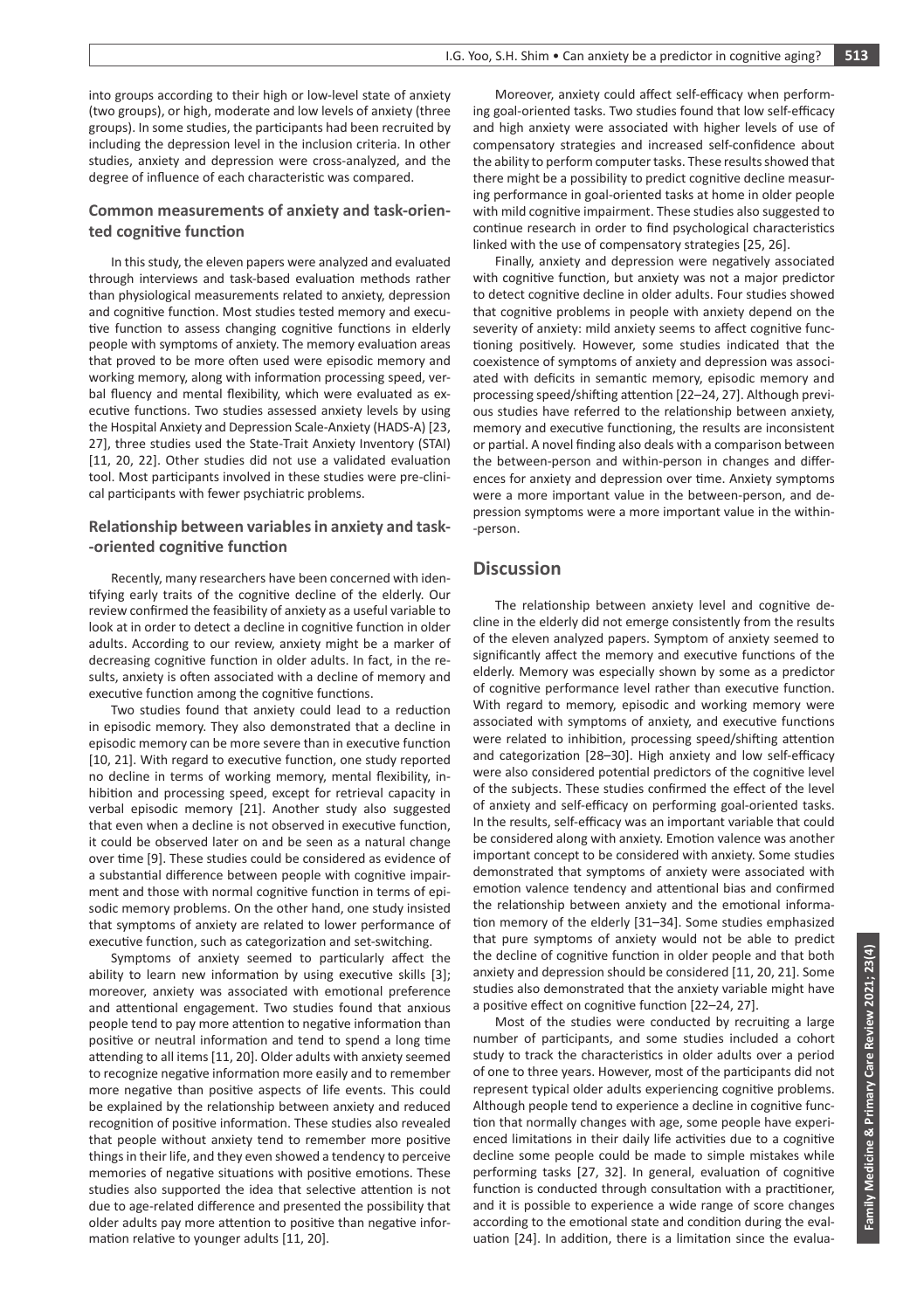tion is not conducted in real time, and the changes of patients cannot be detected quickly [28]. Anxiety and depression could reach various levels in life, and this has a positive or negative impact on the person's life in the long term. In a previous study, 45% of patients who experienced psychiatric symptoms reported experiencing symptoms of anxiety as well, and it is one of the symptoms that you should consider when you are counseling to solve memory related problems [29, 33].

Although we did not clearly confirm a relationship between anxiety and cognitive functions, these results could anticipate the possibility of interpreting mechanisms and psychological aspects in older adults over time. Our findings here underline the lack of evidence in this area, and we anticipate that this will serve as a catalyst in developing this research field further. This study shares the typical limitations of systematic reviews, given the dearth of rigorous research in this area. These findings should be interpreted with caution. Our review included only anxiety or depression, and the confounding variables of the participants were not considered, which might have biased the results. Furthermore, we should try various study designs that confirm the quality assessments of the articles.

Globally, a new dementia patient occurs every 3 seconds, and policy efforts to reduce the burden of dementia at an international level are continuously being made [35, 36]. In 2017, the World Health Organization (WHO) proposed a national policy action plan to lower the disease burden of dementia patients [36]. In particular, the main direction was to establish a more concise and continuous care path for dementia patients from the perspective of the consumer, away from the perspective of the supplier [37, 38]. The most important problem is that the pathogenesis of dementia can be delayed by diagnosing the condition as soon as possible in the early stages and continuing treatment and management from an early stage. Distinguishing

dementia from other diseases is difficult in the early stage; thus, it is crucial to study and consider various influencing factors for accurate early detection. The increase of error experience and the decrease of cognitive function may lead to lower the self- -esteem and stability of patients and could cause earlier manifestation of symptom of dementia. Recently, many researchers have been trying to develop a technology capable of detecting cognitive decline rapidly. In addition, fast development in ICT is increasing the possibility of measuring human emotions [30– –33]. In recent years, clinicians increasingly prefer to measure biological parameters to help determine and differentiate a patient's specific risk of developing Alzheimer's disease and other forms of dementia to aid in more accurate patient assessment [39, 40]. Although these areas may include technologies applicable to a limited population, the elderly people of the future are likely to be more interested in these new technologies [41, 42]. In the future, researchers will need to conduct in-depth research on cognitive function evaluation methods that can easily be assessed, as well as measurement variables that can contribute to these technological developments.

# **Conclusions**

The purpose of a systematic review is to confirm the body of previous research and serve as a starting point to summarize research, generate topics and direct future research. We have presented the findings and summarized the evidence of eleven articles on the relationships between anxiety and cognitive function in older adults. These results support the conclusion that a relationship with specific human emotions, such as anxiety, might exist for people with declining cognitive functions. Further studies confirming the possibility of predicting anxiety through multi-dimensional analysis of human variations should be promoted.

Source of funding: This work was funded from the authors' own resources. Conflicts of interest: The authors declare no conflicts of interest.

## **References**

- 1. Deary IJ, Brett CE. Predicting and retrodicting intelligence between childhood and old age in the 6-Day Sample of the Scottish Mental Survey 1947. *Intelligence* 2015; 50: 1–9.
- 2. Gallagher D, Coen R, Kilroy D, et al. Anxiety and behavioural disturbance as markers of prodromal Alzheimer's disease in patients with mild cognitive impairment. *Int J Geriatr Psychiatry* 2011; 26(2): 166–172.
- 3. Yochim BP, Mueller AE, Segal DL. Late life anxiety is associated with decreased memory and executive functioning in community dwelling older adults. *J Anxiety Disord* 2013; 27(6): 567–575.
- 4. Gum AM, King-Kallimanis B, Kohn R. Prevalence of mood, anxiety, and substance-abuse disorders for older americans in the national comorbidity survey-replication. *Am J Geriatr Psychiatry* 2009; 17(9): 769–781.
- 5. Dong L, Freedman VA, Mendes de Leon CF. The association of comorbid depression and anxiety symptoms with disability onset in older adults. *Psychosom Med* 2020; 82(2): 158–164.
- 6. Assari S, Lankarani MM. Race and gender differences in correlates of death anxiety among elderly in the United States. *Iran J Psychiatry Behav Sci* 2016; 10: e2024.
- 7. Bruijn RF de, Direk N, Mirza SS, et al. Anxiety is not associated with the risk of dementia or cognitive decline: the Rotterdam study. *Am J Geriatr Psychiatry* 2014; 22(12): 1382–1390.
- 8. Okereke OI, Grodstein F. Phobic anxiety and cognitive performance over 4 years among community-dwelling older women in the nurses' health study. *Am J Geriatr Psychiatry* 2013; 21(11): 1125–1134.
- 9. Pietrzak RH, Scott JC, Neumeister A, et al. Anxiety symptoms, cerebral amyloid burden and memory decline in healthy older adults without dementia: 3-year prospective cohort study. *Br J Psychiatry* 2014; 204(5): 400–401.
- 10. Fung AWT, Lee JSW, Lee ATC, et al. Anxiety symptoms predicted decline in episodic memory in cognitively healthy older adults: a 3‐year prospective study. *Int J Geriatr Psychiatry* 2018; 33(5): 748–754.
- 11. Herrera S, Montorio I, Cabrera I. Effect of anxiety on memory for emotional information in older adults. *Aging Ment Health* 2017; 21(4): 362–368.
- 12. Freund AM. Successful aging as management of resources: the role of selection, optimization, and compensation. *Res Hum Dev* 2008; 5(2): 94–106.
- 13. Brodaty H, Heffernan M, Draper B, et al. Neuropsychiatric symptoms in older people with and without cognitive impairment. *J Alzheimers Dis* 2012; 31: 411–420.
- 14. De Bruijn FAG, Direk N, Mirza SS, et al. Anxiety is not associated with the risk of dementia or cognitive decline: the Rotterdam study. *Am J Geriatr Psychiatry* 2014; 22: 1382–1390.
- 15. Pietrzak RH, Scott JC, Neumeister A, et al. Anxiety symptoms, cerebral amyloid burden and memory decline in healthy older adults without dementia: 3‐year prospective cohort study. *Br J Psychiatry* 2014; 204: 400–401.
- 16. Paulus MP. Cognitive control in depression and anxiety: out of control? *Curr Opin Behav Sci* 2015; 1: 113–120.